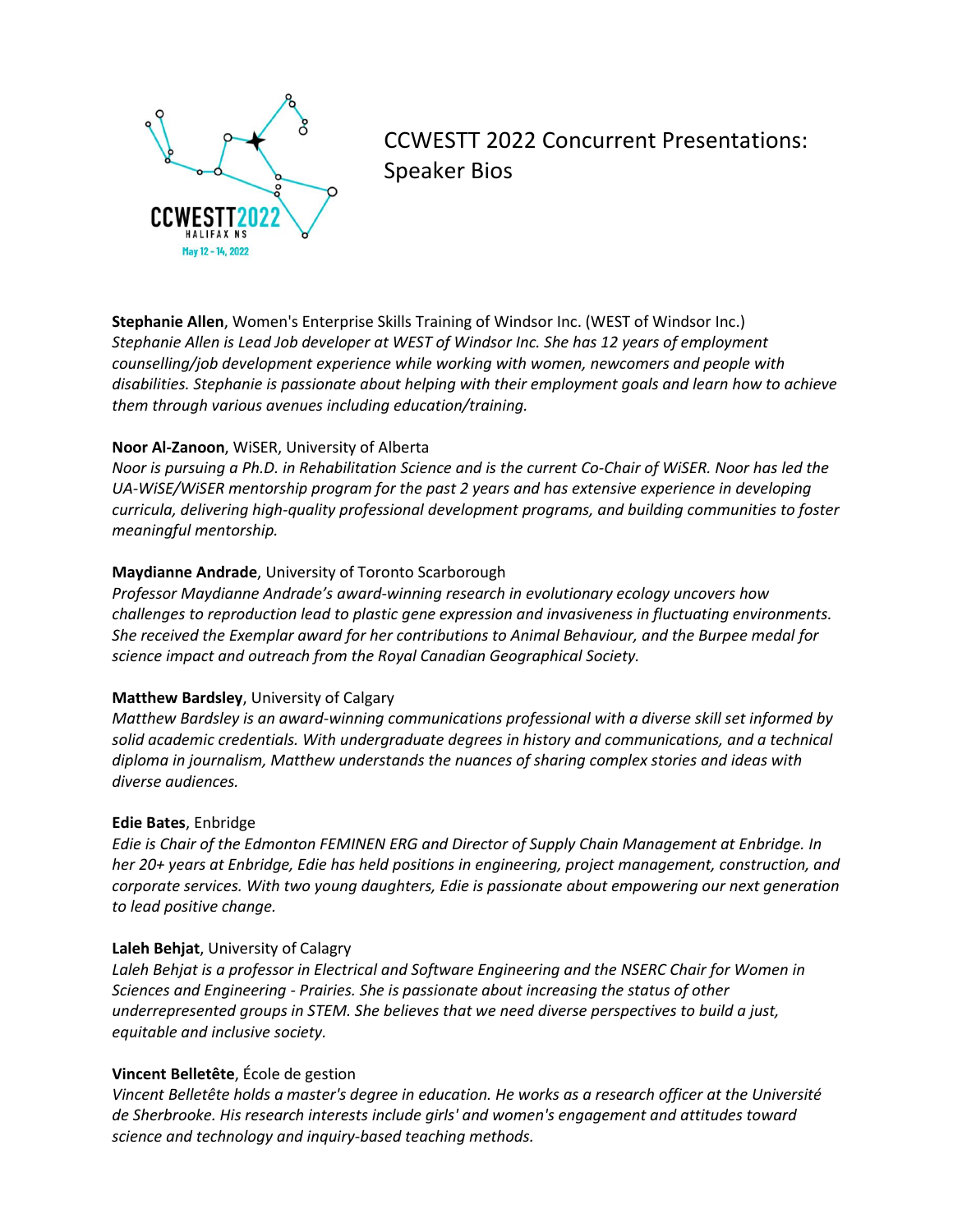#### **Hanna Bincik**, Acadia University, Department of Psychology

*Hanna Bincik received her Bachelor of Arts (Honours Psychology) from Mount Allison University in 2018, and her Master of Science in Clinical Psychology from Acadia University in 2020. She is currently pursuing a diploma in Art Psychotherapy. Hanna is passionate about ensuring equitable access to STEM engagement for youth.*

### **Alicia Bjarnason**, AWSN Scholarship Chair

*Alicia Bjarnason PGeol., MA, CCIP is the past President of the AWSN. Alicia was the AWSN Scholarship Chair for the pilot years of the new AWSN Scholarship Program.*

## **Emily Boucher**, Techsploration

*Driven to lead initiatives supporting the advancement of women in fields where they remain underrepresented, Emily is a passionate advocate for women in Canada's trades and technology sectors. Currently the Executive Director for Techsploration, Emily has held senior-level roles with Digital Nova Scotia and the Canadian Advanced Technology Alliance (CATA).*

## **Kim Bouffard**, Engineers Canada

*Kim has been designing and developing community engagement programs for nearly two decades. At Engineers Canada she leads strategic planning, development and management of engagement and outreach programs. She also currently is a Member at Large, representing Engineers Canada, on CCWESTT's Board.*

## **Madyn Bourque**, WISEatlantic

*Madyn is in her last year of her Bachelor of Science Honours Degree in Psychology at Mount Saint Vincent University. She has previously attended two Girls Get WISE Summer Camps and has been working as a Program Assistant at WISEatlantic for four years.*

## **Fatima Bousadra**, Université de Sherbrooke

*Fatima Bousadra est professeure en éducation et s'intéresse à la didactique et de la technologie. Elle est membre du Centre de recherche en enseignement et apprentissage des sciences et de la Chaire pour les femmes en sciences et en génie au Québec.*

#### **Tracy Boyer**, YWCA Halifax Shift Change Project

*Tracy is a creative social entrepreneur and community developer. She has a passion for learning, being a good ally and working towards a more equitable society.*

# **Jade Brodeur**, NSERC Chair for Women in Sciences and Engineering (Quebec Region)

*Jade Brodeur holds a master's degree in sociology. Since 2019, she works as a research professional at the Chair for Women in Science and Engineering (Quebec). Interested by women's issues, she has been involved in several projects such as the study of the impact of co-op experience on women students.*

#### **Drew Burchell**, MSVU and IWK

*Drew is an equity researcher with a focus on the LGBTQ+ community. A recent grad from Wilfrid Laurier, Drew has conducted several qualitative and mixed-methods studies on topics such as trans health and STEMM inclusion.*

#### **Dr.Lori Campbell**, WinSETT

*Dr. Campbell's career spans 20 years of Equity, Diversity and Inclusion expertise. She provides consulting expertise to organizations at various stages of EDI maturity. Most recently she was Principal of the Colbourne Institute for Inclusive Leadership at NorQuest College. She completed her M.Ed. and PhD at the University of Alberta.*

**Gurpreet Chana**, Women's Enterprise Skills Training of Windsor Inc. (WEST of Windsor Inc.) *Gurpreet Chana is Programs Manager at WEST of Windsor Inc. She is passionate about advocating for women from racialized and newcomer communities and help them with their success and settlement in a new country. Gurpreet has created relationships with regional employers/stakeholders to promote women's entry into non-traditional sectors in trades.*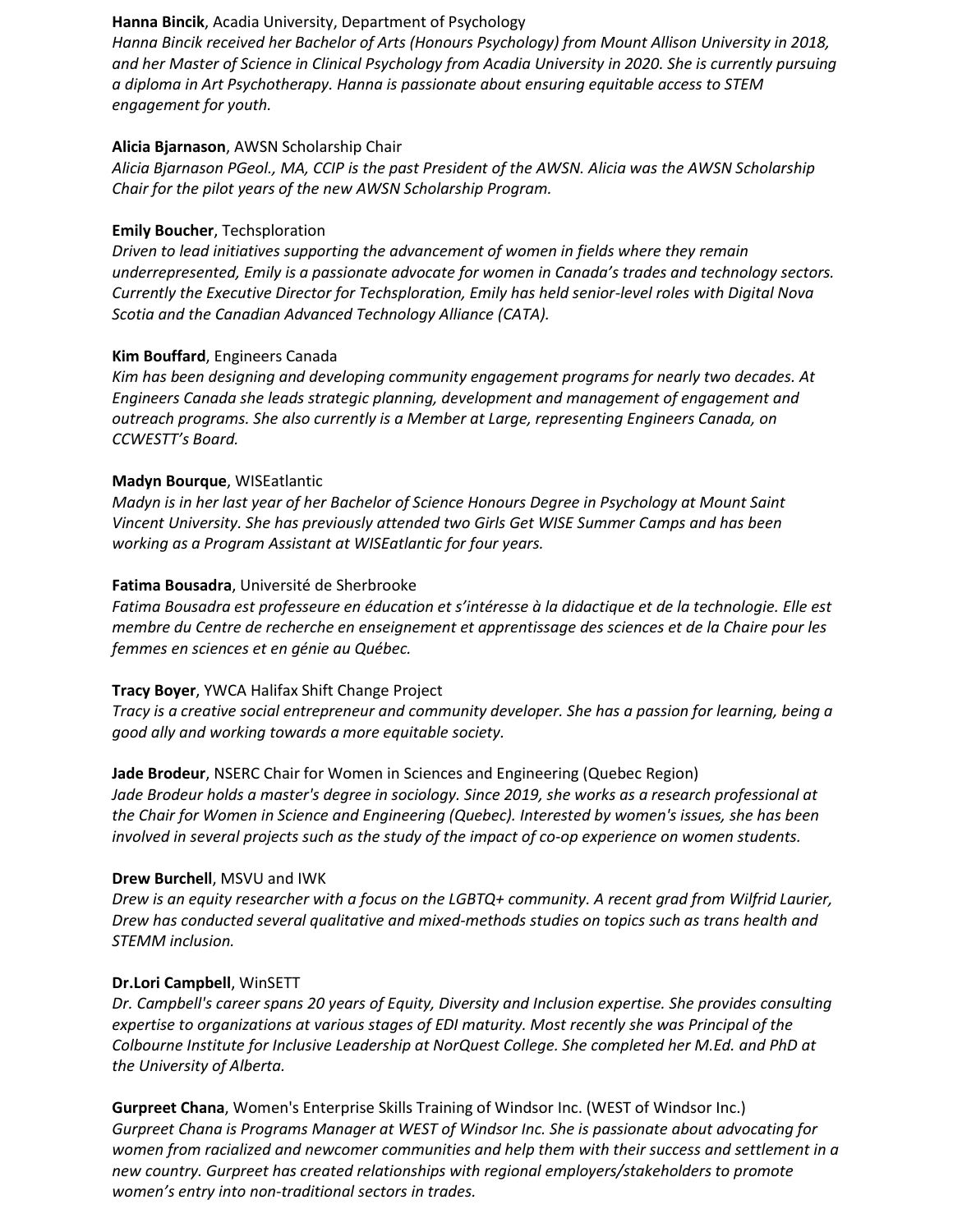#### **Sabre Cherkowskil**, UBCO Okanagan

*Sabre Cherkowski is a faculty member in education with a research focus on Educational Leadership. Her primary research focus is on what it means for educators to grow their professional and personal potential toward flourishing at work. She has examined how teacher wellbeing contributes to building positive school workspaces.*

## **Marcie Cochrane**, EDI Specialist, Engineers and Geoscientists BC

*Marcie Cochrane, P.Eng. is an engineering sector leader with strengths in project management and delivery, diversity and inclusion research, strategic planning, and leadership. In her role as EDI Specialist at Engineers and Geoscientists BC, she is responsible for the development and implementation of the organization's EDI action plan.*

### **Kelly Cooper**, Centre for Social Intelligence

*Ms. Cooper guides leaders to create cultural transformation within their organizations on D&I. She is the author of the book "Lead the Change – The Competitive Advantage of Gender Diversity and Inclusion". For more information about her thought leadership work go to: www.centreforsocialintelligence.ca.*

#### **Sandra Corbeil**, Ingenium

*Sandra leads Ingenium's Women in STEM initiative which includes a number of partnerships and networks. She uses her 20+ years of working in science centres and museums to build collaborations. Sandra a passionate champion for the integration of social, dynamic, participatory experiences into cultural institutions*

## **Nolwenn Crozet**, Faculté des lettres et sciences humaines

*Nolwenn Crozet holds a bachelor's degree in psychology and is a current PhD student in clinical psychology. She works for the NSERC Chair for Women in Science and Engineering (Quebec) every summer since 2019. Wishful to improve women's condition and diversity, she worked on several projects including many EDI tools.*

**Shari Currie**, Regional Director General, Prairie Northern Region, Transport Canada *Shari has a broad mandate with responsibility for all transportation modes in the Prairie and Northern Region across safety and security and is the national Co-Champion Diversity and Inclusion. She holds a B.A.(Honours) from University of Manitoba and a Certificate in Public Sector Leadership and Governance from University of Ottawa.*

#### **Juliet Daniel**, McMaster University

*Professor Daniel is a Cancer Biologist with expertise in breast and colon cancer, racial disparities in cancer, and EDI in academia. Professor Daniel recently received an Honorary Doctor of Science from the University of the West Indies - Cave Hill, and was named a Canada's Most Powerful Women: Top 100.*

#### **Abby Davis-Janes**, St. Francis Xavier University

*Abby Davis-Janes (co-author) is a fourth-year Psychology student at St. FX conducting Study 2 as part of her honors thesis. Her research interests include STTUC (Sensitivity about being the Target of a Threatening Upward Comparison) and LGBTQ2S+ psychology.*

#### **Isobel DeMont**, Dalhousie University

*Isobel DeMont is a PhD student and Vanier Scholar at Dalhousie University studying climate change and drinking water. Outside of the lab, Isobel acts as a leader through her roles of Engineering Graduate Society president, Atlantic Canada Water and Wastewater Association Young Professionals Chair, teaching assistant, and tutor.*

#### **Claire Deschênes**, Université Laval

*Professeure émérite de l'Université Laval, Claire Deschênes est une connue internationalement pour ses recherches sur les turbines hydrauliques et pour son engagement envers la place des femmes en sciences et génie. Elle est présidente de l'AFFESTIM et membre du CA de CIWES-ICFIS. Elle dirige la revue Recherches féministes.*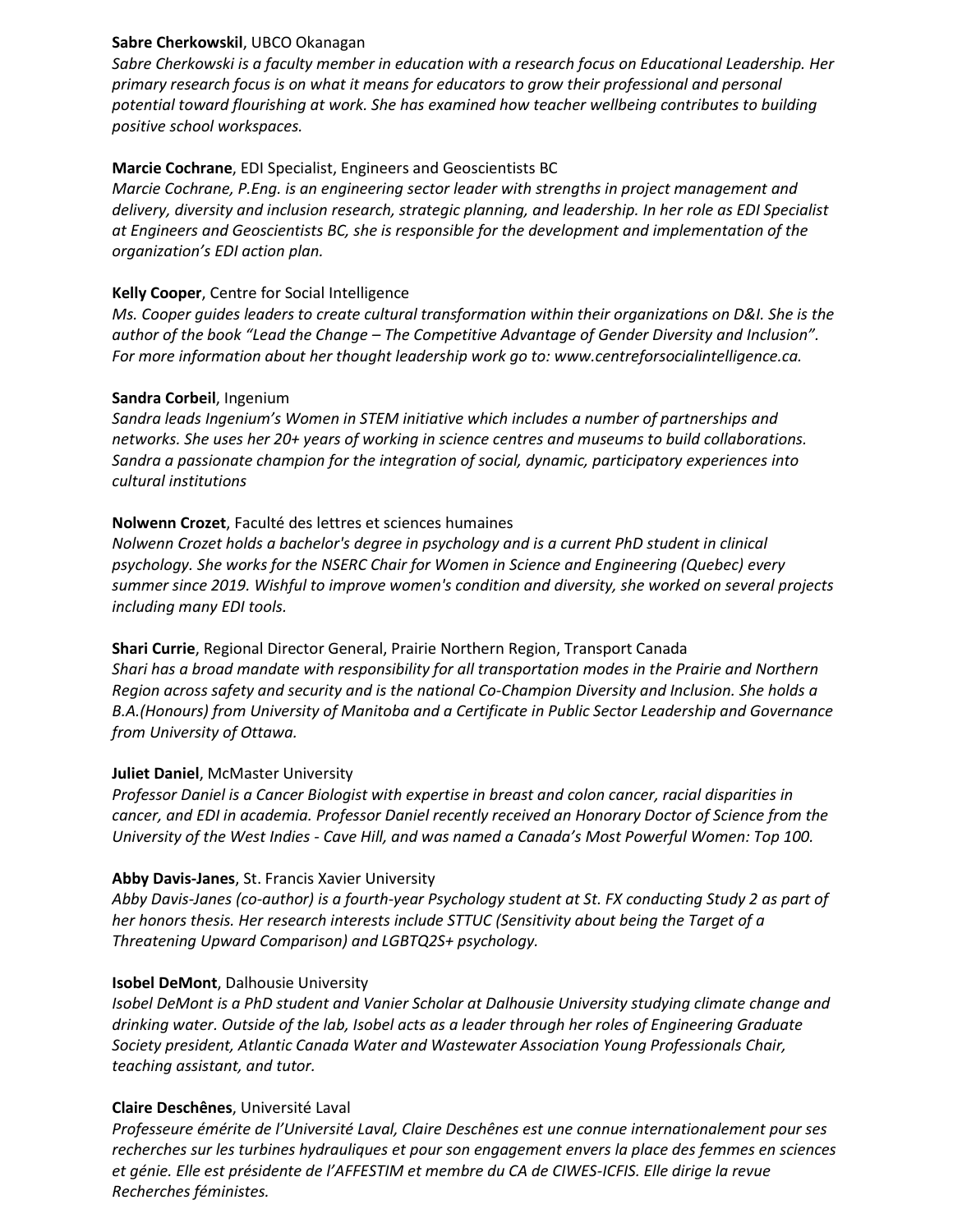### **Jovita Dias**, University of Saskatchewan

*Jovita is a Master of Public Administration student and a Policy Analyst at BC Public Service. She was a Mitacs Accelerate Intern on phase 2 of the research project. Jovita volunteers with organizations supporting women empowerment and child literacy.*

## **Bonnie Douglas**, CCWESTT Project Manager

*Bonnie's 20 years as an engineer and leader in food manufacturing developed her passion for solving problems, transforming the workplace, and advocating for women in the sector. She is a Project Manager for CCWESTT and proud to be using her skills to accelerate change for women in SETT.*

# **Morgan Dunn**, Youth Engagement Coordinator

*Morgan Dunn has lived in Digby for much of her life. After completing Bachelor of Community Development from Acadia University in 2019, Morgan has worked with many communities both locally and internationally. Morgan has a passion for working with youth and young adults in the Digby Area.*

## **Alan Ehrenholz**, CBCL Limited

*Alan Ehrenholz is the current Chair of the CBCL IDEAS Committee and a Municipal EIT. Having been involved with the committee for over two years, he is now working with an amazing team of dedicated volunteers to enhance the committee's three pillars: Inclusive Workplace, Employee Equity, and Psychologically Safe Workplace.*

## **Nicolas Félix**, Lacombe

*Nicolas Félix Lacombe est étudiant à la maîtrise en didactique des sciences. Il s'intéresse à l'étude de l'effet de l'intégration des technologies numériques dans des activités expérimentales sur les apprentissages des élèves.*

## **Victoria Fernandez**, CBCL Limited

*Her journey as an engineer in Venezuela, Fulbright student in US and P.Eng. in Halifax has exposed her to multiple factors that converge in shaping women's experience in engineering. This awareness motivated her to get involved with NS Women in Engineering Committee and to spark the creation of DEI Committee.*

# **Pamela Flynn**, Electricity Human Resources Canada

*Pam is a stakeholder specialist and non-profit professional, specializing in managing programs that advance opportunities for under-represented groups. She brings a diverse background in community engagement, volunteer management, program development, and fundraising. Pam holds a Bachelor of Arts degree from Memorial University, and a post-graduate certificate in Public Relations from Ryerson.*

#### **Janelle FOURNIER**, Université d'Ottawa

*Janelle Fournier (pronom : elle) est une candidate au doctorat et professeure à temps partiel à la Faculté d'éducation de l'Université d'Ottawa. Elle s'intéresse à l'intégration des concepts d'ingénierie au sein des écoles secondaires et à promouvoir avec passion, la diversité de genres en STIM.*

# **Tamara Franz-Odendaal**, Mount Saint Vincent University and NSERC Chair of Women in Science and Engineering (Atlantic)

*Dr. Franz-Odendaal (co-author) is a fundamental scientist in anatomy and developmental biology. She has published over 100 peer-reviewed publications. Dr. Franz-Odendaal is President of the Nova Scotian Institute of Science (NSIS), co-founder and lead Ally of the Canadian Black Scientists Network, and member of the EDI subcommittee of Science Atlantic.*

# **Megan Fuller**, Centre for Water Resources Studies

*Megan Fuller holds a PhD in Environmental Engineering and serves as a project manager for First Nations drinking and wastewater policy development at the CWRS*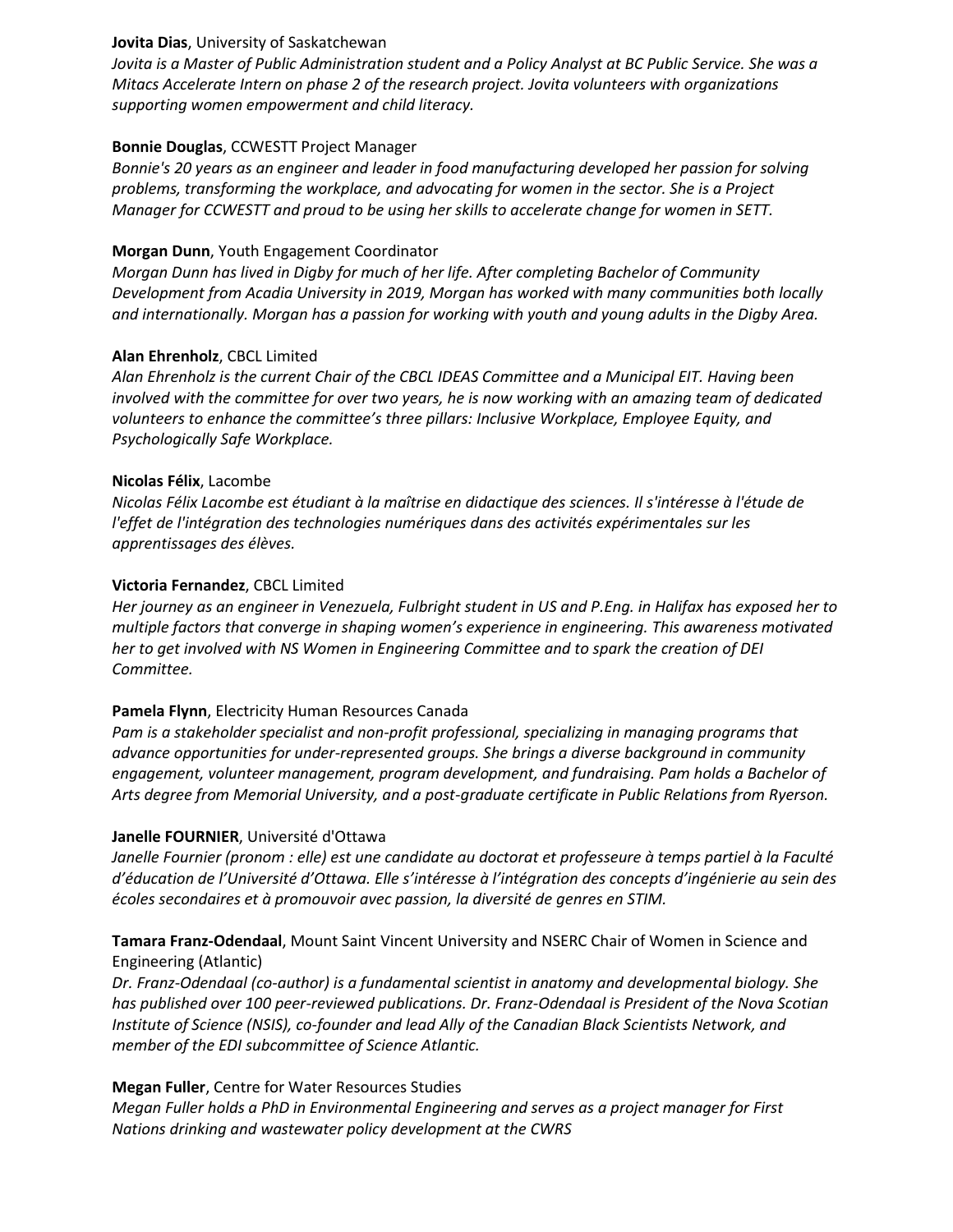**Christina Gale**, Women in Science, Engineering, Trades and Technology (WinSETT) *Christina is a Professional Engineer with 9 years of experience in various roles within the Oil and Gas industry. Christina is passionate about making a difference and thus joined WinSETT's Board of Directors in June 2020. She's energized by 'lightbulb' moments and helping people achieve their career goals.*

#### **Anita Gara**, Project lead

*Anita has a strong background in non-profits and research and a passion for making a difference with her work. Anita supports EHRC's projects focusing on DEI. In addition to project management, Anita has years of experience in strategic development, stakeholder relations, communications, and public relations.*

#### **Shohini Ghose**, Wilfrid Laurier University

*Dr. Shohini Ghose is a Professor of Physics and Computer Science at Wilfrid Laurier and the NSERC Chair for Women in Science and Engineering (Ontario). As Director of the Centre for Women in Science (WinS) she helped launch the Dimensions Charter for equity, diversity and inclusion in Canadian institutions.*

**Fervone Goings**, WISEST Team Lead (Women in Scholarship, Engineering, Science and Technology) *Since 2016, Fervone has led WISEST to strategically engage with thousands of female/ gender-diverse students through programming designed to overcome barriers and transform a student's interest in STEM into career choices. Fervone leverages her experiences from STEM education, research, nonprofit administration to advocate for more inclusive educational and workplace settings.*

#### **Clare Graves**, WISE NL

*Clare is the Program Administrator with WISE NL. She is a native Newfoundlander with a Bachelor of Science in Biology and a Master of Science in Medicine from MUN. I have had a passion for science and learning since my experience with WISE SSEP back in 2007!*

#### **Emily Griffiths**, Electricity Human Resources Canada

*Emily earned her Bachelor's degree in Political Science and Feminist Studies from the University of Ottawa and is a graduate with honours of the Algonquin College Media Studies program. Her project coordinator, client relations, and sponsorship experience pairs well with her passions for social justice, equity, diversity, and inclusion.*

#### **Audrey Groleau**, Université du Québec à Trois-Rivières

*Audrey Groleau est professeure titulaire de didactique des sciences et de la technologie à l'Université du Québec à Trois-Rivières. Ses recherches portent sur les rapports aux expert.e.s scientifiques de futur.e.s scientifiques, ingénieur.e.s et enseignant.e.s dans le contexte du cours et de la gestion de questions technoscientifiques d'actualité.*

#### **Eleanor Haine**, Canadian Commission for UNESCO

*Eleanor Haine Bennett is the Program Officer for Natural Sciences at the Canadian Commission for UNESCO. She has a background in ecology research, science communication, and STEM education. She is also in charge of EDI research at the CCUNESCO.*

#### **Tanya Hawco**, Women in Resource Development Corporation

*Tanya Hawco is a Workplace Diversity and Inclusion Specialist with Women in Resource Development. She is a registered social worker, a trained facilitator and has 20 years in diverse professional experience in government and non-profit sectors with focus on gender equity, inclusion, settlement and integration.*

#### **Joseph Hayes**, Acadia University, Department of Psychology

*Joseph Hayes is an Associate Professor at Acadia University. He teaches courses in Personality Psychology and Statistical Data Analysis, and conducts research on existential issues related to death and withdrawal from life.*

#### **Susan Hollett**, WinSETT Centre

*Susan Hollett, MSc, is a consultant with the WinSETT Centre with 10+ years developing and delivering programming for Women in SETT.*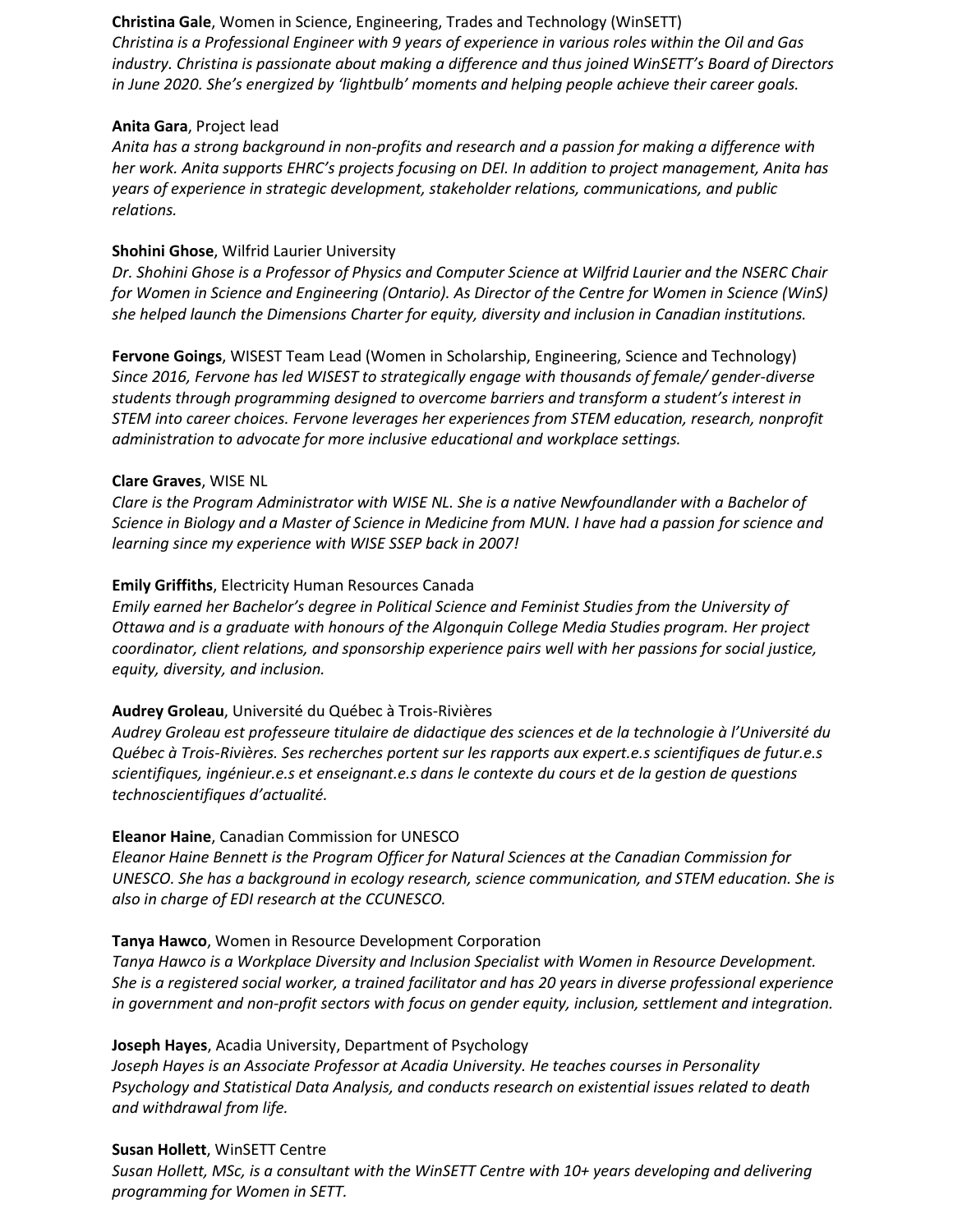#### **Kalli Hood**, Dalhousie University

*Kalli Hood is currently a PhD student in the Department of Civil and Resource Engineering at Dalhousie University. The focus of her research is on lead corrosion control in drinking water using pipe loop systems. She holds an Alexander Graham Bell Canadian Graduate Scholarship (CGS-D). Kalli has a MSc in Epidemiology with a focus on environmental toxicology. Working in the Health and Environment Research Centre, her MSc thesis project uses toenails biomarkers of arsenic speciation to characterize the arsenic profiles of participants with a history of cancer. She also has experience working for the Public Health Agency of Canada on the Pan-Canadian Health Inequalities Reporting Initiative. Her research interests include environmental health, epidemiology, toxicology, and water quality.*

# **Virginie Hotte-Dupuis**, L'Oréal Canada

*VIRGINIE HOTTE-DUPUIS is Manager of External Communications & Philanthropy at L'Oréal Canada since 2007.Her main responsibilities are to highlight L'Oréal Canada's best practices, and develop the L'Oréal Foundation's international philanthropic programs such as L'Oréal-UNESCO For Women and Science.*

## **Kelsey Howlett**, WISE NL

*Kelsey graduated MUN with a Bachelor of Arts degree in political science. She started with WISE NL in Fall 2017, as the Program Administrator. Her career has changed, but she is committed to the goals of WISE NL and enjoys serving as Director of SSEP on the WISE NL Board.*

# **Amy Hsiao**, UPEI Faculty of Sustainable Design Engineering

*Amy Hsiao is a materials scientist-engineer who is interested in developing the future engineer as a global citizen with a sustainability mindset, i.e. demonstrating leadership, articulation, and empathy in practice. Amy enjoys sharing how engineering impacts society and bringing together multidisciplinary expertise to seek sustainable solutions that meet tomorrow's challenges.*

# **Jennifer Jakobi**, University of British Columbia Okanagan

*Jennifer Jakobi is the BC Chair for Women in Science and Engineering and founder of the Integrative STEM Team Advancing Networks of Diversity (iSTAND), a program aiming to promote the sciences through camps and school partnerships, and recruit and retain underrepresented persons by creating diverse and inclusive STEM arenas.*

#### **Jennifer Jakobi,**, WWEST Chair, UBCO

*Jennifer Jakobi, is the BC/Yukon Chair for WWEST and founder of the iSTAND, at the University of British Columbia. Both programs aim to promote the sciences through camps and school partnerships, and recruit and retain underrepresented persons by creating diverse and inclusive STEM arenas.*

#### **Ana Jaramillo**, APEGA

*Ana is APEGA'S Equity, Diversity and Inclusion (EDI) Coordinator. Ana supports APEGA's gender equity grant projects through data analytics and reporting, as well as training and development initiatives. a holds a Bachelor of Business Administration in Human Resources and Management, and brings experience in communications and sociology. Ana has experience working in diverse industries, including social enterprises, oil and gas, transportation, and retail and brings together industry and lived experience in EDI to her work.*

# **Katherine Jones**, Cape Breton University

*Dr. Katherine Jones is an Associate Professor of Biology and has won provincial and national awards for science communication. She recently led a collaborative NSERC-funded Science Communication Skills training program at CBU. She especially enjoys creating innovative activities to get children (and adults!) excited about science and exploring nature.*

# **Phillip Joy**, MSVU

*Dr. Joy is a registered dietitian with the Nova Scotia Dietetic Association. His research is qualitative in nature and often uses arts-based methodologies to explore gender, nutrition, and the health and wellbeing of 2SLGBTQ+ folks. He is an editor of Rainbow Reflections: Body Image Concerns for Queer Men.*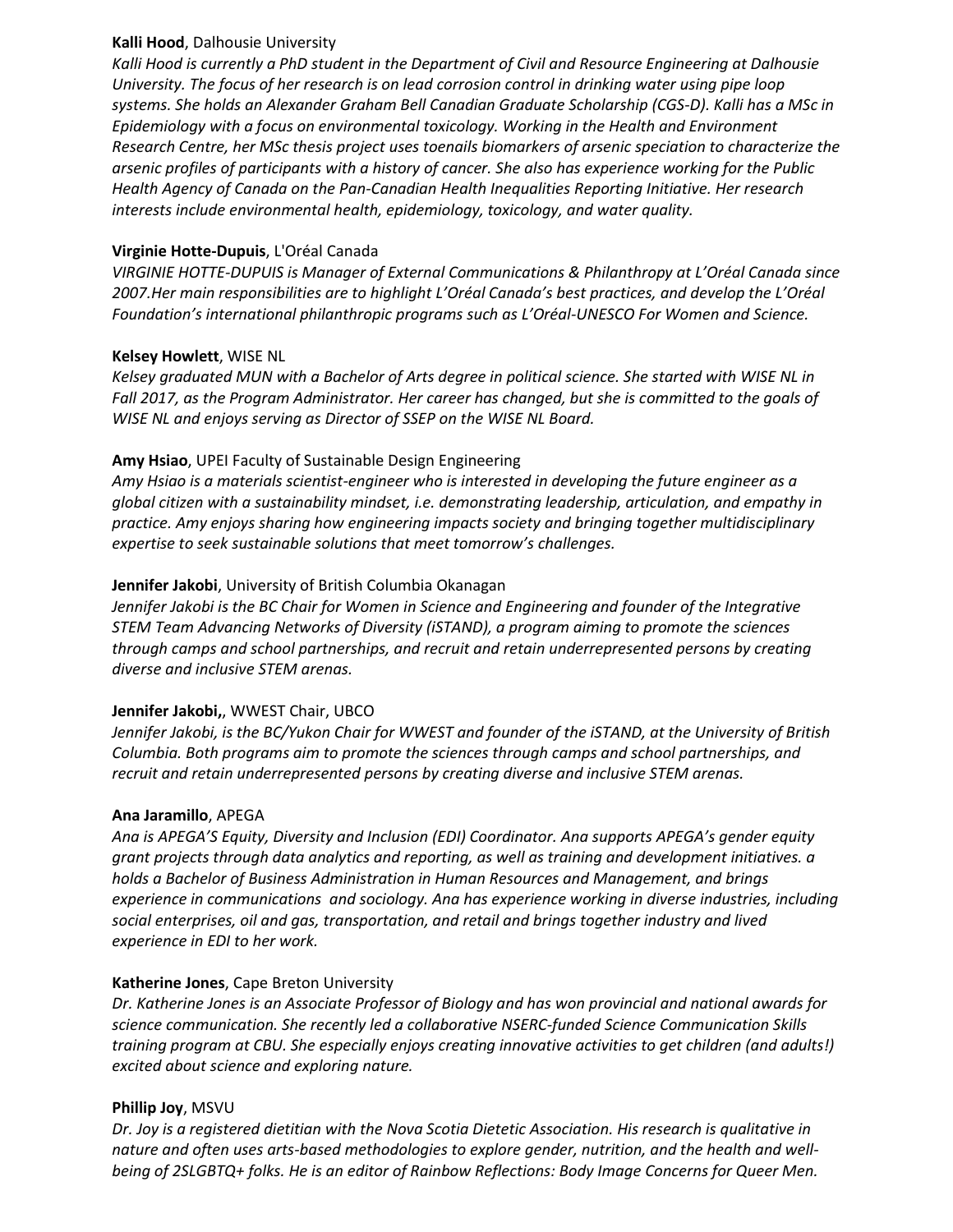#### **Roxanne Kemp**, Cultural Intelligence Center

*Dr. Roxanne Kemp is a Senior Business Development Consultant with CQC and has over 20 years of experience in training, management, and business development. She has served in various senior leadership roles and continuously advocates for EDI and for helping organizations better serve the community through technology and enhanced learning.*

#### **Erika Koch**, St. Francis Xavier University

*Dr. Erika Koch is a Social Psychologist specializing in the study of the self. She is a member of the Society for Personality and Social Psychology (SPSP), the International Society for Self and Identity (ISSI), and the Society for the Teaching of Psychology (STP).*

### **Cheryl Kristiansen**, SCWIST

*Cheryl Kristiansen – mechanical engineer, researcher, leader, WinSETT facilitator, Engendering Success in STEM partner – delivers transformative change in STEM. As Managing Director of Mitchell Odyssey, she developed innovative STEM outreach. At SCWIST, she created MakePossible Mentoring, Make DIVERSITY Possible, SCALE & STEM Forward to advance gender equality across Canada.*

## **Wendy Krkosek**, Halifax Water

*Wendy Krkosek Ph.D. P.Eng., is the Water Quality Manager with Halifax Water, where she works with treatment, water quality and distribution operations staff to conduct water quality research, solve water quality and treatment problems, improve treatment methodologies, and develop and implement water quality plans. Prior to joining Halifax Water, Wendy worked for 9 years as a Research Engineer in the Centre for Water Resources Studies at Dalhousie University where she managed and executed small and large scale water quality research contracts and grants with many different governmental, private sector and NGO organizations. Wendy received her BASc in Civil (Environmental) Engineering from the University of Waterloo, followed by a PhD in Civil Engineering at Dalhousie University.*

## **Louise Lafortune**, Université du Québec à Trois-Rivières

*Louise Lafortune est professeure émérite et associée de l'Université du Québec à Trois-Rivières et professeure invitée de l'Université de Holguin. Ses intérêts sont la situation des femmes en STIM, l'équité sociopedagogique, la dimension affective de l'apprentissage, la métacognition, l'accompagnement de changements, l'élaboration de référentiels de compétences et la pratique réflexive-intrractive.*

**Eve Langelier**, NSERC Chair for Women in Sciences and Engineering (Quebec Region) *Eve Langelier is a professor in engineering and holds the Chair for women in science and Engineering for the Quebec region. She is involved in the recruitment, retention and professional development of women in science and engineering. She develops tools and trainings and sits on various EDI committees.*

#### **Anja Lanz**, SCWIST

*Anja Lanz, an engineer with an Engineering Physics degree from UBC, serves the local, provincial, national, and global STEM community with diverse and collaborative contributions: Leader in Gender Equality Network Canada; SCWIST Steering Committees (Make DIVERSITY Possible, SCALE projects); EGBC's and Engineers Canada 30by30 Champions Network. LinkedIn profile: http://ca.linkedin.com/in/anjalanz*

#### **Marg Latham**, WinSETT Centre

*Marg Latham is a professional engineer and certified management consultant. Her company, Aqua Libra Consulting Ltd. focuses on engineering professional practice. She graduated in civil engineering from Queen's University. Marg has been Chair of WinSETT Centre since 2019 and has been a career long advocate for women in SETT.*

**Erica Lee-Garcia**, Women in Science, Engineering, Trades and Technology (WinSETT) *Erica has 22 years experience in manufacturing, mining and non-profit organizations. She's a Six Sigma Black Belt who has achieved operational improvements worth over \$364M. As Program Director of WinSETT Centre, Erica and the nationwide team of facilitators are officially cheering for you to achieve whatever you want.*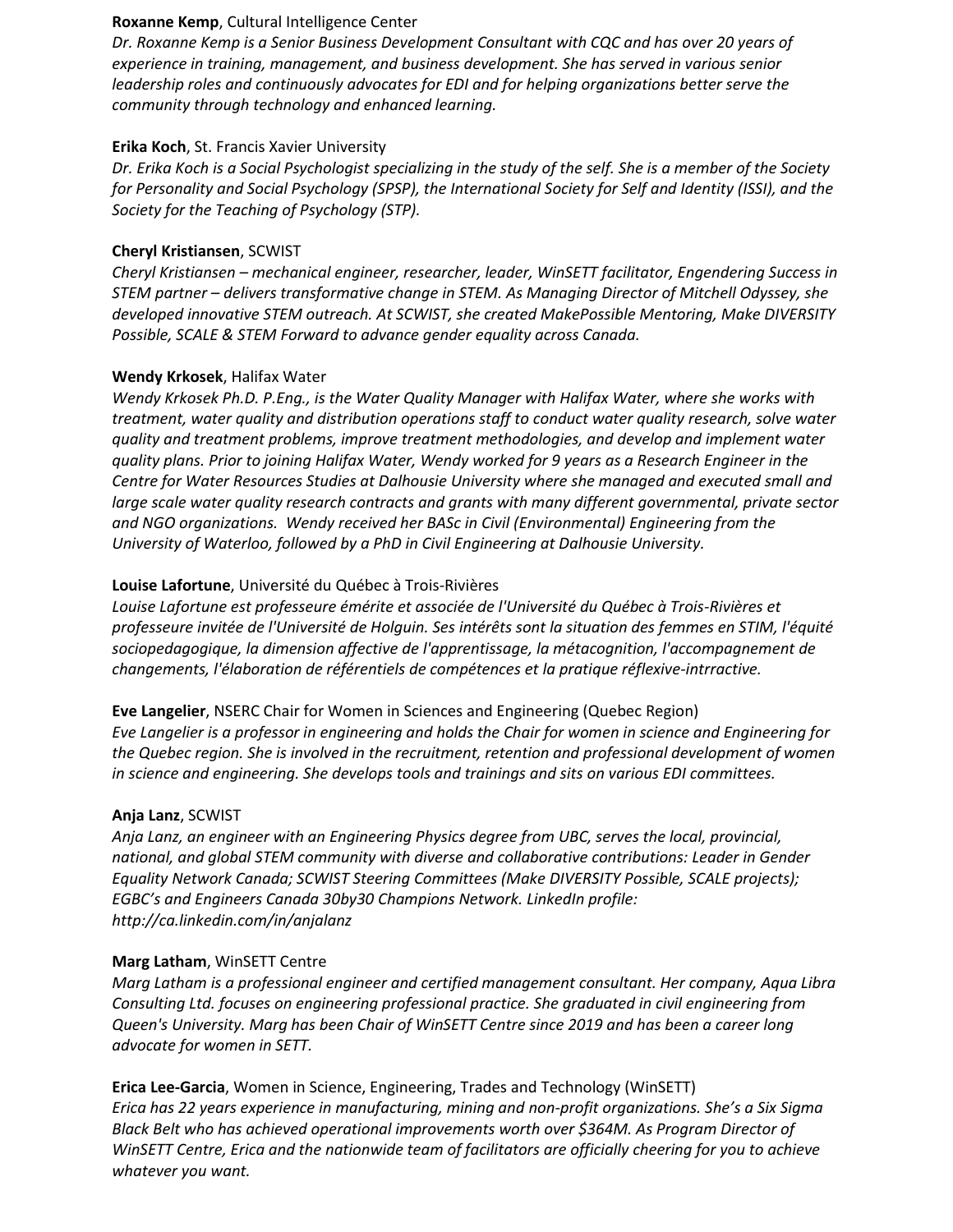**Ailene Lim**, Acting Director, Programs and Professional Development, Engineers and Geoscientists BC *As the Acting Director of Programs and Professional Development, Ailene Lim is responsible for the strategizing, planning, and directing the development and administration of Engineers and Geoscientists BC's programs. A key aspect of this is responsibility for the strategic direction and development of the organization's equity, diversity, and inclusion initiatives.*

### **Tanya Lush**, COVE

*Tanya Lush holds a Masters degree in Educational Psychology with a focus on occupational psychology and career development. Tanya has spent 14 of her 22-year career internationally. Tanya's career path has led her to leadership roles in Government, Non-Profit and Higher Education where she has built and led "people projects".*

# **Stephanie MacQuarrie**, Cape Breton University

*Dr. Stephanie MacQuarrie is an Associate Professor of Organic Chemistry and Associate Dean of the School of Technology and Science. Stephanie started the CBU WISE program in 2009 with the collaboration of excellent co-applicants they have developed a comprehensive and far-reaching set of initiatives funded through NSERC PromoScience (Island WISE).*

## **Tinaye Manyimo**, Shumba Consulting

*Tinaye (he/him) is a Management Consultant whose mission, with a core lens of diversity, equity and inclusion, is to work with businesses, organizations, and groups to develop and deliver workplace education and management solutions. facilitate through collaboration, transfer of knowledge and practice of DEI in the workplace and our community.*

## **Catherine Mavriplis**, University of Ottawa

*Dr. Catherine Mavriplis is Full Professor of Mechanical Engineering at University of Ottawa. Her specialty is numerical methods for aerodynamics simulations. She held the NSERC Chair for Women in Science and Engineering for Ontario from 2011 to 2021. She has been awarded the Engineers Canada Award for Support of Women.*

#### **Stacia McCoy**, University of Calgary

*Stacia McCoy has a PhD in Civil and Environmental Engineering and Engineering and Public Policy. She has worked on challenging interdisciplinary problems at the intersection of engineering and public policy to address socioeconomic, cultural, and educational barriers for women engineers. She is a program developer for WISE Planet.*

# **Rebecca McCullough,**, WWEST Project Manager, UBCO

*Rebecca is the Project Manager for the WWEST and iSTAND programs at the University of British Columbia. She brings her passion, experiences and knowledge from 17 years in various roles of teaching, Administration, and district level programming for K-12 education, to outreach programming and mentorship opportunities for Indigenous post-secondary students.*

#### **Donatille MUJAWAMARIYA**, Université d'Ottawa

*Donatille Mujawamariya est professeure titulaire à l'Université d'Ottawa, Faculté d'éducation. Ses champs de recherche et d'enseignement sont : Didactique des sciences, Formation des enseignants, Relations STSE ainsi que Femmes en STIM.*

#### **Clayton Murphy**, SuperNOVA at Dalhousie University

*Clayton Murphy is a Program Coordinator at SuperNOVA at Dalhousie University and oversees the organization's all-girls programming. With a background in psychology, mental health advocacy, and youth leadership, Clayton incorporates accessible education, inclusivity, and promotes curiosity in his work to help inspire the next generation of girls in STEM.*

#### **Molly Murray**, WISEatlantic

*Molly is in her last year of pursuing a Bachelor of Science degree (Honours) at Mount Saint Vincent University. She has previously attended three Girls Get WISE summer camps and has been the Communications Assistant for WISEatlantic for three years.*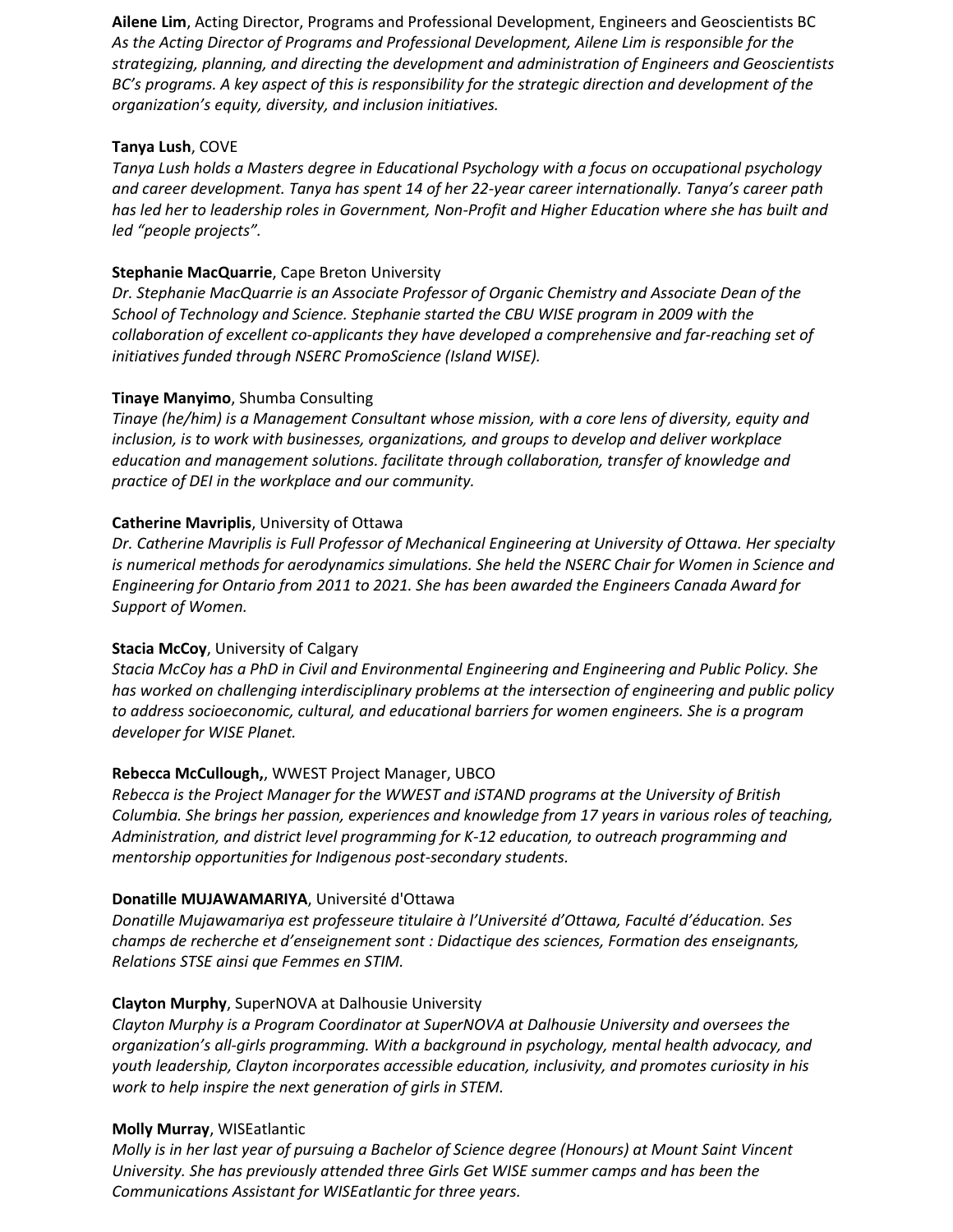# **Rumbi Muvingi**, Regional Engineer, Aircraft Certification, Transport Canada

*Rumbi joined Transport Canada in 2020. Prior to Transport Canada, Rumbi held a number of engineering positions in the aviation industry in aircraft repair and modification airworthiness certification most recently with Jazz Canada which has been recognized for 10 years as one of Canada's Best Diversity Employers.*

### **Anne Ndegwa**, University of Calgary

*Anne Ndegwa has 20+ years of experience as a Process Engineer on water/wastewater projects for municipal, water reuse/reclamation, and industrial projects. The majority of her work has been with consulting firms working on multidisciplinary design teams on large infrastructure projects and offering engineering support to water/wastewater treatment facilities across Canada.*

## **Jesselyn Nesbitt**, Rural Youth Project Coordinator

*Jesselyn Nesbitt understands the struggles and needs that rural communities face and has a strong network of connections and relationships that she brings to Inspiring Communities. Jesselyn works as a Rural Youth Project Coordinator to build a strong community for our youth in the Digby area and surrounding communities.*

# **Randy Lynn Newman**, Acadia University, Department of Psychology

*Randy Lynn Newman is a Full Professor of Psychology at Acadia University. She is a Cognitive Neuroscientist with expertise in the science of reading and speech processing. She developed and teaches a course on Women in Science at Acadia, and is the Chair of her Department's EDI Committee.*

# **Abir Ouerhani**, Université de Sherbrooke

*Abir Ouerhani a un baccalauréat en génie électrique. Elle est étudiante au doctorat en éducation et s'intéresse à l'enseignement de la technologie au secondaire, particulièrement au processus de conception.*

# **Lesley Parrott-Galgay**, Genesis

*Lesley is a certified Leadership and Inclusion Professional, with over 15 years of experience. Lesley currently enjoys her 'slash career', as an educator in the field of DEIB; a Portfolio Success Manager with a technology accelerator; and as an entrepreneur with a focus on enhancing gender equity in the workplace.*

# **Sarah Jane Payne**, Queen's University

*Dr. Payne is a faculty member in Civil Engineering and is currently developing a water research program. She is fascinated by the intersection of environment, public health and engineering. Dr. Payne enjoys adapting molecular biological tools and employing analytical methods to explore unintended consequences and trade-offs of water quality management strategies. Her current research interests include understanding the interactions and interplay of water quality, disinfectants, pipe materials, inorganic particles, and the water microbiome. Prior to her arrival at Queen's University, Dr. Payne worked as an engineer in the federal public service at both Environment and Climate Change Canada and Health Canada in various water, wastewater, and environmental policy and regulatory roles. Dr. Payne is a co-director of the Drinking Water Quality Group, co-lead for the Queen's COVID-19 Wastewater Surveillance Initiative.*

**Joëlle Pelletier-Nolet**, NSERC Chair for Women in Sciences and Engineering (Quebec Region) *Joëlle Pelletier-Nolet holds a bachelor's degree in communication. She works for the NSERC Chair for Women in Science and Engineering in Quebec since 2015. She uses her skills to address social inequality by working on research, outreach and awareness-raising projects.*

# **Jocelyn Peltier-Huntley**, University of Saskatchewan

*Jocelyn is a Vanier Scholar, PhD Candidate, and professional engineer with over fifteen years of experience in the mining industry. She is passionate about creating awareness and remove roadblocks so that all individuals and organizations can realize the benefits of diversity and achieve their full potential.*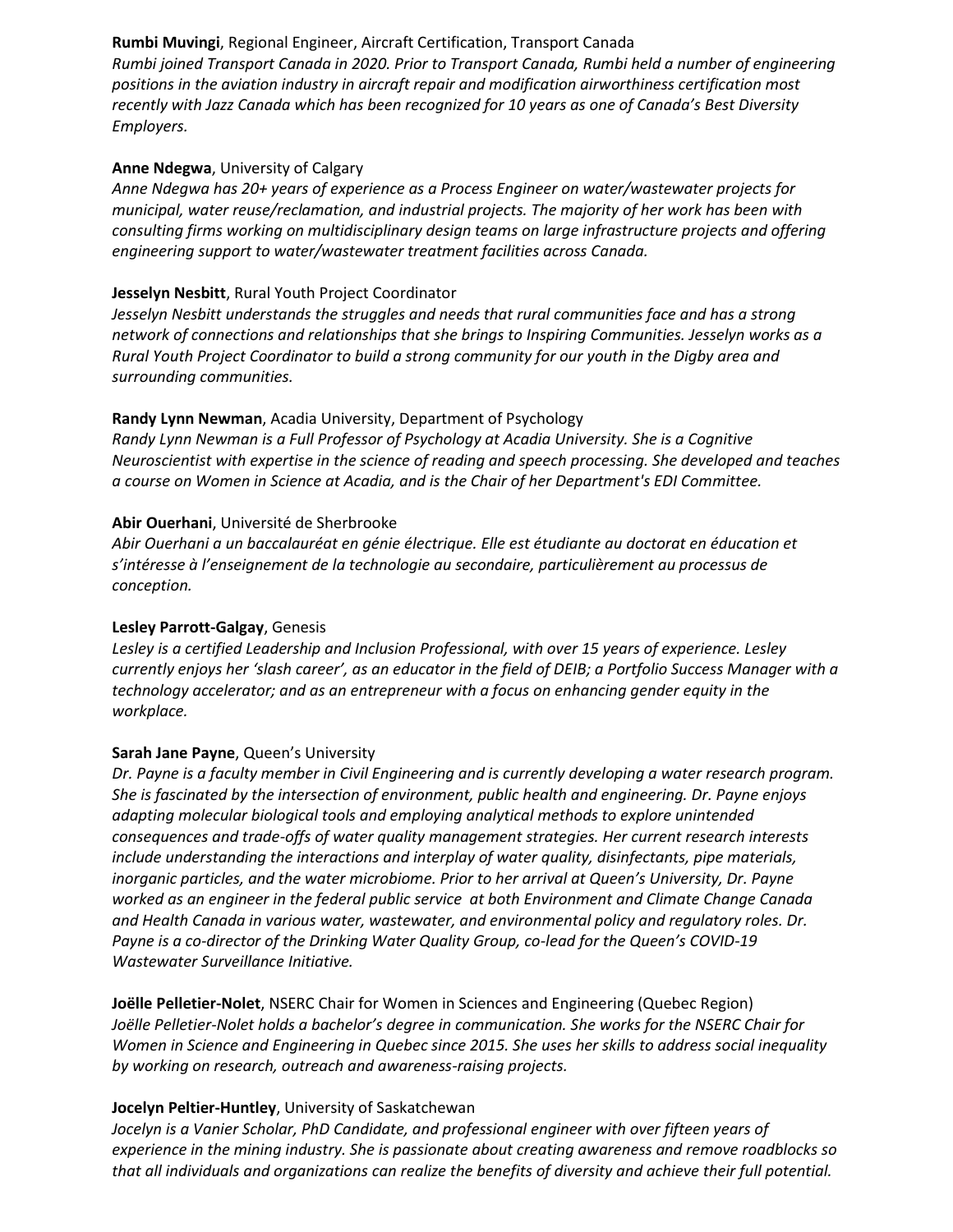**Christine Plourde**, Senior Engineer/ Risk Assessor at Wood PLC, member of the EDI Training Task Force *Christine is a licensed Professional Engineer in five provinces (NB, NS, NL, AB and BC), most recently working as a Senior Technical Specialist in human health risk assessment and contaminated sites management with Wood Environment and Infrastructure Solutions in Fredericton, NB.*

**Cassandra Polyzou**, Manager, Equity, Diversity, and Inclusion at Engineers Canada *She has a Master of Arts in Cultural Analysis and Social Theory from Wilfrid Laurier University on transnational Muslim feminist mobilizations. She has over a 20 years experience in community engagement on social justice, and diversity, equity and inclusion issues.*

#### **Denise Pothier**, Stantec

*Denise Pothier has a background in Chemical Engineering and more than 25 years of industry experience. She is currently the Vice President of Practice Services and was the first-ever Vice President of Indigenous Relations at Stantec. Since joining Stantec, Denise has helped develop, build and now supports Stantec's D&I Councils.*

#### **Jennie Rand**, Acadia University

*Jennie Rand, Ph.D., P.Eng., is a professor and holds the A.D. Foulis Chair in the School of Engineering at Acadia University in Wolfville, NS. Her professional and research interests focus on water quality and treatment in municipal, industrial, and agricultural settings. Jennie first attended Acadia and then Dalhousie University for her Bachelor of Civil Engineering. After working in consulting, she returned to Dalhousie for graduate studies in in the Centre for Water Resources Studies, graduating with a PhD in Civil Engineering in 2006. She is a member of Engineers Nova Scotia (ENS), American Water Works Association (AWWA), Atlantic Canada Water and Wastewater Association (ACWWA), Canadian Water Network (CWN), and the Water Environment Federation (WEF). Jennie is currently the Vice-Chair of the ENS Women in Engineering Committee.*

#### **Asyah Saif**, APEGA

*Asyah is the Equity, Diversity, and Inclusion (EDI) Manager with APEGA. Asyah has an extensive background in leadership development and working in student affairs at the University of Alberta, where she led EDI-focused initiatives, including First Nations, Métis, and Inuit programming. She holds a Bachelor of Commerce, majoring in strategic management and organization and is currently completing her master's degree in equity studies. Asyah is also working towards being a Canadian Certified Inclusion Professional.*

#### **Holly Sampson**, CBCL Limited

*Holly Sampson is a professional engineer with 12 years of experience. She holds a B.Sc.Eng. in Chemical Engineering from the University of New Brunswick and a M.A.Sc. in Civil Engineering from Dalhousie University, specializing in water quality and treatment. Holly is the past chair of the CBCL IDEAS committee.*

#### **Elizabeth Saville**, UBC Okanagan

*Elizabeth Saville is a PhD student and research assistant at UBC Okanagan. Her research explores how a richer awareness of students' identity formation in and through secondary STEM learning environments might offer insights for educators in building more equitable STEM learning cultures.*

#### **Hélène Savoie-Louis**, MAP Strategic Workforce Services Inc.

*Hélène Savoie-Louis is the Executive Director of MAP Strategic Workforce Services Inc, a non-profit dedicated to recruitment and retention in skilled trades industries. MAPSWS now leads four programs: NB-MAP, New Boots, FIT and STEP. She has a Master's in Guidance Counseling and Bachelor's Degree in Education.*

#### **Dallys Serracin-Pitti**, Centre for Water Resources Studies

*Dallys Serracin-Pitti holds a BEng. in Environmental Engineering and a MASc in Civil Engineering both from Dalhousie University and serves as a Research Engineer for water quality and water treatment projects at the CWRS*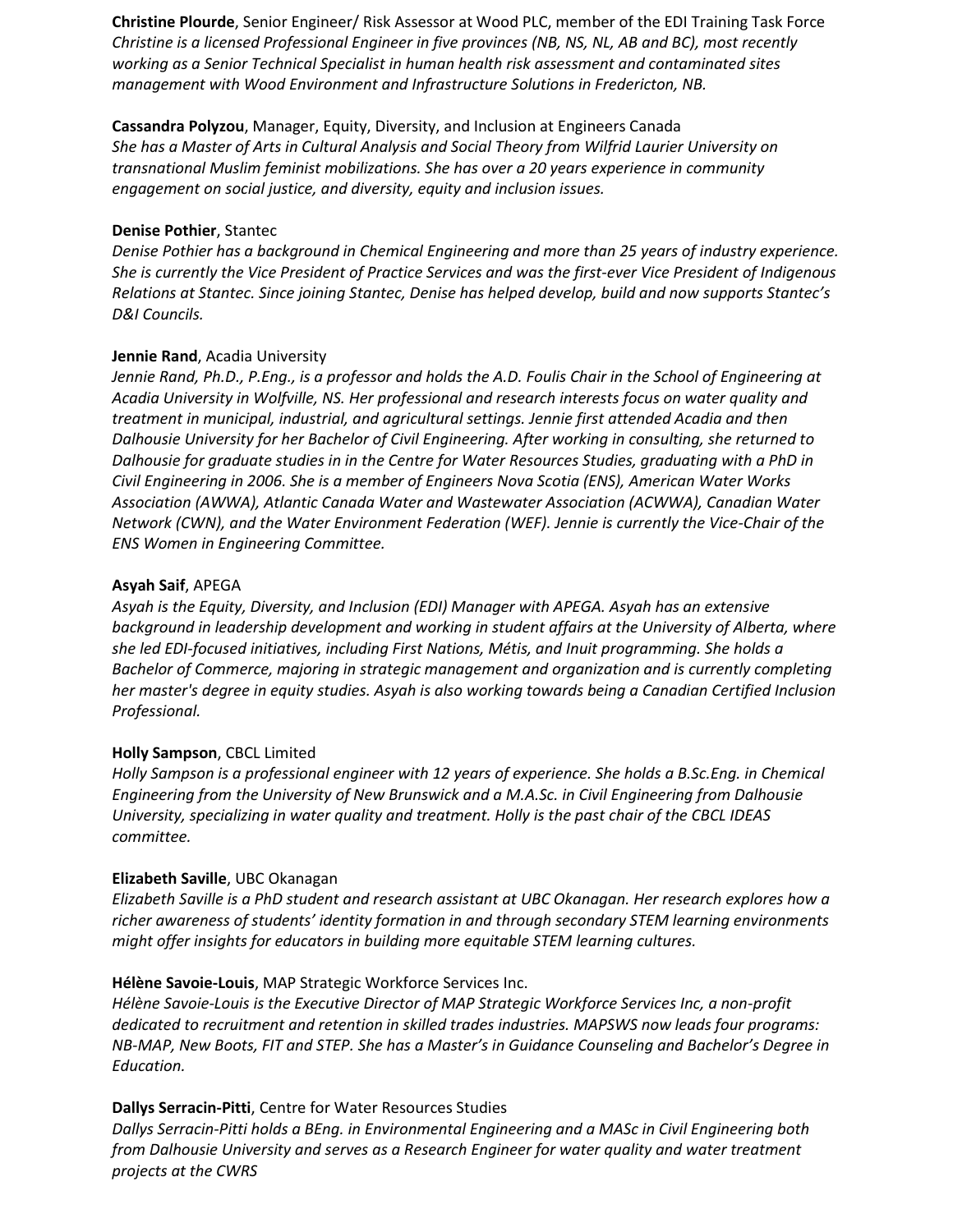#### **Jasmine Shaw**, Technical Project Manager @ Solace & Entrepreneur

*Jasmine is a professional engineer, entrepreneur, and changemaker whose mission in life is to help women in STEM achieve their full potential. Combining her MASc research on business ecosystems with non-profit leadership experience and passion for diversity & inclusion, Jasmine is bringing together organizations to lead systemic change in STEM.*

#### **Emily Smits**, COO

*Emily Smits is the Chief Operating Office at Modest Tree, a Halifax based software company that focuses on providing digital solutions for enterprise clients. Modest Tree has worked with leading organizations to transform their customer sales and training through the use of virtual and augmented reality.*

#### **Lorena Solis**, University of Calgary

*Lorena Solis is a Ph.D. Candidate in Industrial-Organizational Psychology and a research assistant for the Women in Science and Engineering (WISE) Planet Programming. Lorena has been involved in developing several modules for EDI training and has presented her work in several high-profile conferences and workshops.*

## **Jeanette Southwood**, Engineers Canada

*An award-winning engineer, Jeanette leads teams working towards full participation of underrepresented groups in engineering. Before Engineers Canada, Jeanette led the Canadian Urban Development&Infrastructure Sector and Global Sustainable Cities teams at an international firm where she was the first Black woman appointed to the senior leadership role of Principal globally.*

#### **Lia Squires**, Enbridge

*Lia is the Manager of Transmission Compression Operations for Enbridge Gas. Lia is a Mechanical Engineer and has held positions in engineering and operations since joining Enbridge in 2002. An advocate for organizational diversity and inclusion, Lia Chairs the Chatham & Regions FEMINEN ERG and Co-Chairs a D&I Task Team.*

#### **Gillian Stanton**, Volunteer

*Gillian Stanton is completing a MASc in Environmental Engineering at Dalhousie University after finishing their B.Eng in Chemical Engineering (2021). They are passionate about minimizing educational barriers rural youth face and promoting SETT in under represented groups.*

#### **Denise Stilling**, University of Regina

*University of Regina professor has broken gender barriers in sports and career (First UofS, Canadian women mechanical engineering doctorate). Her diverse research includes biomedical/mechanical, landmine neutralization, and adding value to wastes. By giving endlessly from the heart, she tries to do better than what has tried to break her.*

#### **Meghan Swanburg**, Acadia University

*Meghan Swanburg is a professional engineer with experience in water resources, marine renewable energy, accessibility, project management and consulting. She has over 9 years' experience managing diverse projects aimed at applying innovative solutions to industry challenges. Driven by environmental stewardship and social equity Meghan has a strong desire to bring about positive change in the world and contributes her time and knowledge to purposeful organizations. Meghan is currently pursuing her Master of Applied Science in the Centre for Water Resources Studies (CWRS) at Dalhousie University and lives in Wolfville, Nova Scotia with her partner and three young children.*

#### **Crystal Sweeney**, Dalhousie University

*Crystal Sweeney received an Interdisciplinary PhD in 2019 at Dalhousie University where she developed analytical methods for measuring pesticides and their associated biomarkers in blood and urine. Crystal is currently a postdoctoral fellow at the Centre for Water Resources Studies (CWRS) at Dalhousie University where she continues to develop methods for measuring environmental contaminants, tracers, and pathogens in water and wastewater. She is the project manager for the Wastewater Surveillance of SARS-CoV-2 in Nova Scotia, a project led by the CWRS and supported by Research NS. Crystal, originally*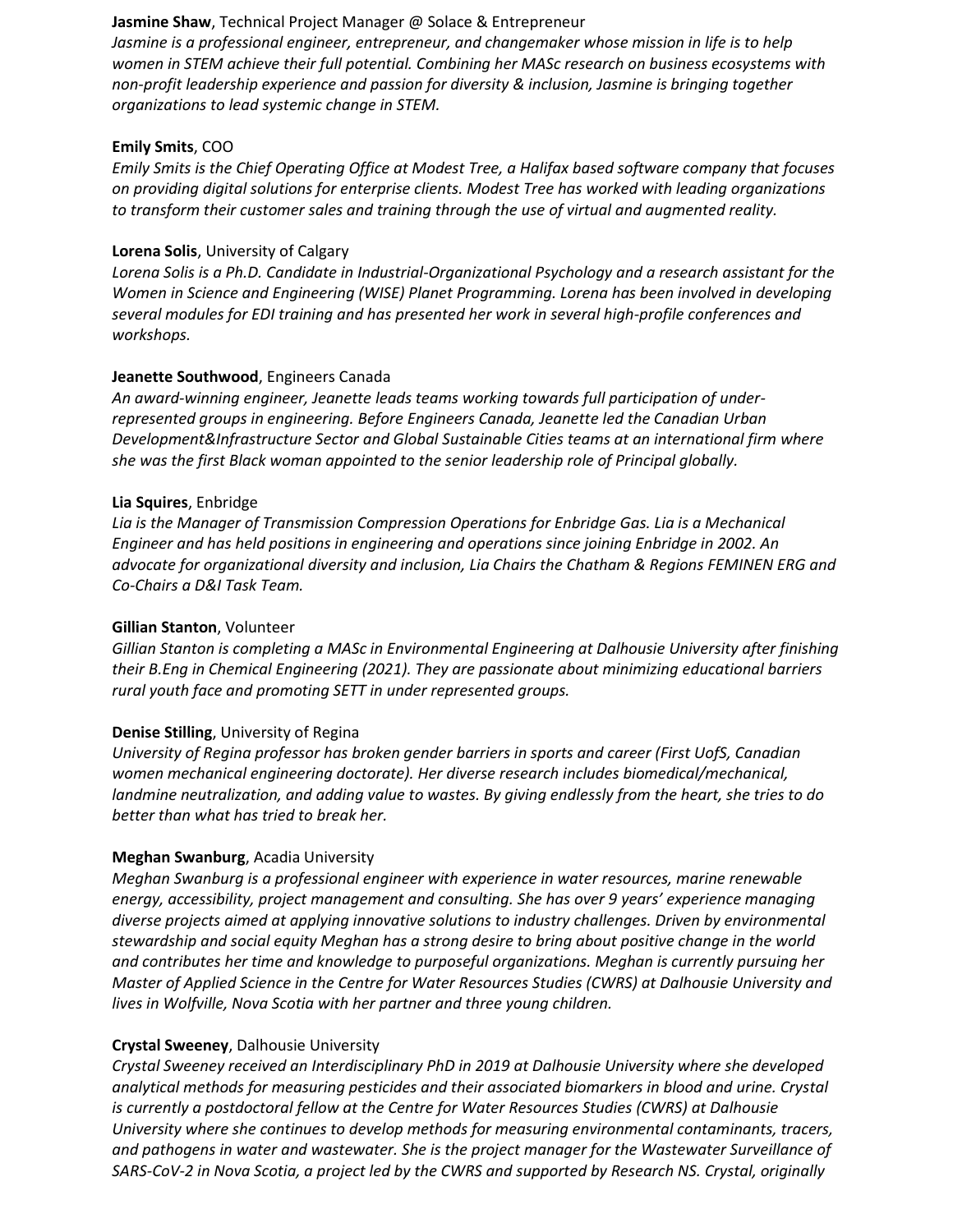*from Roseville, PEI, is also a professional musician and sings lead vocals and plays rhythm guitar and keyboards in the rock band Shaydid.*

**Angelica Tilli**, Director of Outreach @ Society of Women Engineers - Ottawa, EIT @ Canadian Bank Note *Angelica is a recent Engineering graduate from Western University, and former Youth Advocate at Plan International - Canada. Currently, she works as a manufacturing engineering EIT at the Canadian Bank Note Company Ltd. and is the Director of Outreach for the Society of Women Engineers - Ottawa.*

### **Adele Torrance**, Ingenium - Canada's Museums of Science and Innovation

*Adele Torrance is Archivist at Ingenium – Canada's Museums of Science and Innovation. Before starting at Ingenium in 2017, Adele worked at an archivist at UNESCO, the International Monetary Fund, and at Halifax Regional Municipality. She has a Master of Archival Studies from the University of British Columbia.*

### **Kevin Tsang**, Enbridge

*Kevin Tsang is the co-chair of the Calgary FEMINEN ERG and an Engineering Supervisor at Enbridge. He's an ally to under-represented groups where he has consistently volunteered with various ERGs and developed and led culture changing initiatives like the Inclusive Storytelling Platform at Enbridge.*

## **Tina Uribe**, Enbridge

*Tina is a Chemical Engineer with 20+ years of design, construction and project management experience. She is passionate about mentoring youth and believes you get out of your industry what you put in. Tina has been on the Enbridge FEMINEN ERG for 7 years and co-chairs the Engineering Futures Program.*

## **Jennifer van Zelm**, University of Calgary

*Jennifer van Zelm has a Masters in Electrical Engineering and has worked the last 15 years in strategy, advisory and leadership roles related to tech and innovation. She is currently performing program management and content development for WISE Planet (Women in Science and Engineering for a diverse and sustainable planet).*

#### **Jessica Vandenberghe**, University of Alberta, Faculty of Engineering

*Jessica Vandenberghe is a Dene Thá, Sixties Scoop Survivor, female Professional Engineer. With two engineering degrees and 20 years of industry experience, she is now the Assistant Dean, Engineering Community and Culture at the University of Alberta, Faculty of Engineering and consults from her firm Guiding Star Consulting.*

#### **Liette Vasseur**, Brock University

*Dr. Vasseur is a full professor in the Department of Biological Sciences at Brock University and a member of the Environmental Sustainability Research Centre. Since 2014, she holds the UNESCO Chair on Community Sustainability: From Local to Global. Her research is interdisciplinary, including EDI issues in science. Former President of CCWESTT and current President of the CCUNESCO.*

# **Larissa Vingilis-Jaremko**, Canadian Association for Girls in Science (CAGIS)

*Larissa Vingilis-Jaremko has a Ph.D. in developmental science and is founder and president of the Canadian Association for Girls in Science (CAGIS), an award-winning club for girls and nonbinary youth that supports an interest in STEM. Dr. Vingilis-Jaremko has been lauded for her efforts to create gender equity in STEM.*

#### **Carrie Vos**, WinSETT Centre

*Carrie Vos, MA, is Department Head, School of Applied Sciences and Technology, Northern Alberta Institute of Technology, a Certified Engineering Technologist and a Board member of the WinSETT Centre.*

# **Lori Wareham**, University of Saskatchewan/McInnes Cooper

*Lori graduated from MUN with a Bachelors of Engineering in 2017. She graduated with a Juris Doctor from UNB in 2021. She is completing a Masters of Public Policy from University of Saskatchewan where she studies mentorship as a retention mechanism for women in STEM. She works atMcInnes Cooper.*